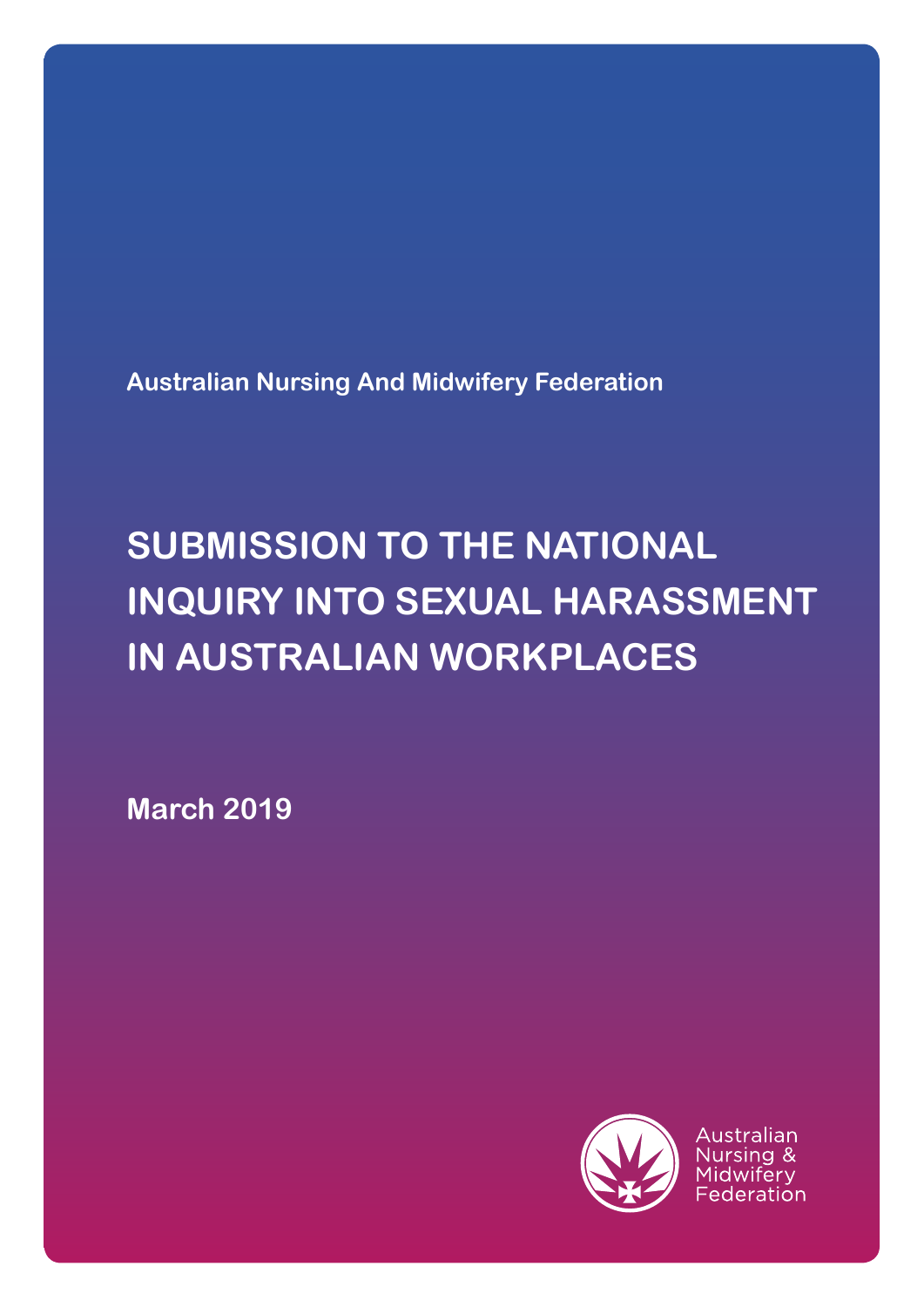

Australian Nursing and Midwifery Federation **Submission to the National Inquiry into Sexual Harassment in Australian Workplaces**

> Annie Butler Federal Secretary

Lori-Anne Sharp Assistant Federal Secretary

Australian Nursing and Midwifery Federation Level 1, 365 Queen Street, Melbourne VIC 3000 T: 03 9602 8500 F: 03 9602 8567 E: anmffederal@anmf.org.au W: www.anmf.org.au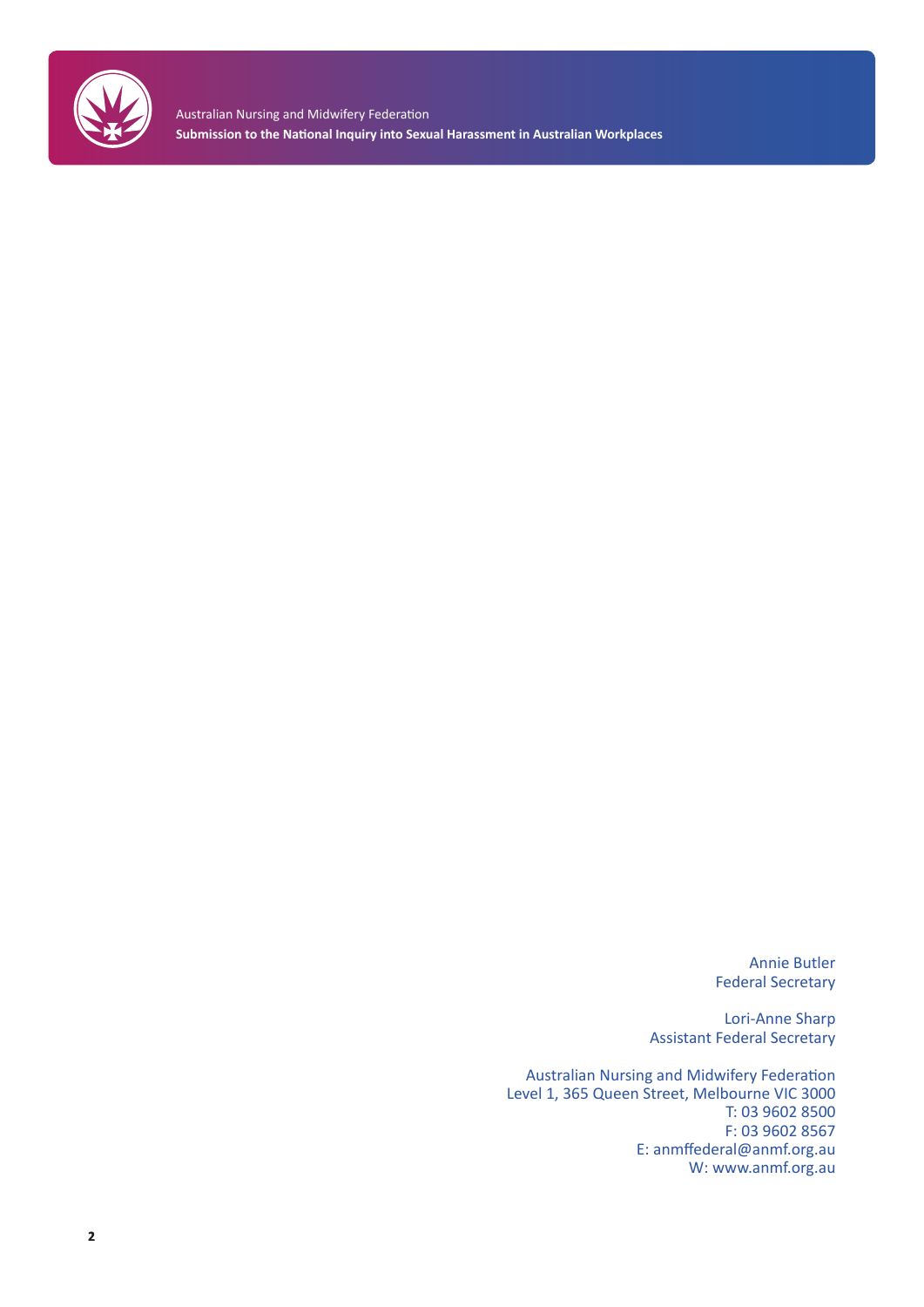

## About the ANMF

The Australian Nursing and Midwifery Federation (ANMF) is Australia's largest national union and professional nursing and midwifery organisation. In collaboration with the ANMF's eight state and territory branches, we represent the professional, industrial and political interests of more than 275,000 nurses, midwives and carers across the country.

Our members work in the public and private health, aged care and disability sectors across a wide variety of urban, rural and remote locations. We work with them to improve their ability to deliver safe and best practice care in each and every one of these settings, fulfil their professional goals and achieve a healthy work/life balance.

Our strong and growing membership and integrated role as both a trade union and professional organisation provide us with a complete understanding of all aspects of the nursing and midwifery professions and see us uniquely placed to defend and advance our professions.

Through our work with members we aim to strengthen the contribution of nursing and midwifery to improving Australia's health and aged care systems, and the health of our national and global communities.

The ANMF believes all nurses, midwives and carers have the right to work in a safe and healthy workplace environment and to perform their work without risks to their physical and psychological health and safety.

The ANMF considers in all aspects of working life a zero tolerance approach to any form of sexual harassment in the workplace must be adopted. To achieve the elimination of sexual harassment in the workplace there must be systemic change to workplace structures that perpetuate gender inequality and cultural attitudes that condone unacceptable behaviour. These changes must be encouraged and supported by legislative, regulatory and policy reform.

## National Inquiry into Sexual Harassment at Work

The ANMF welcomes the opportunity to make a submission to the Australian Human Rights Commission on this important inquiry and commends the AHRC for taking leadership in identifying and addressing the effects of sexual harassment in the workplace.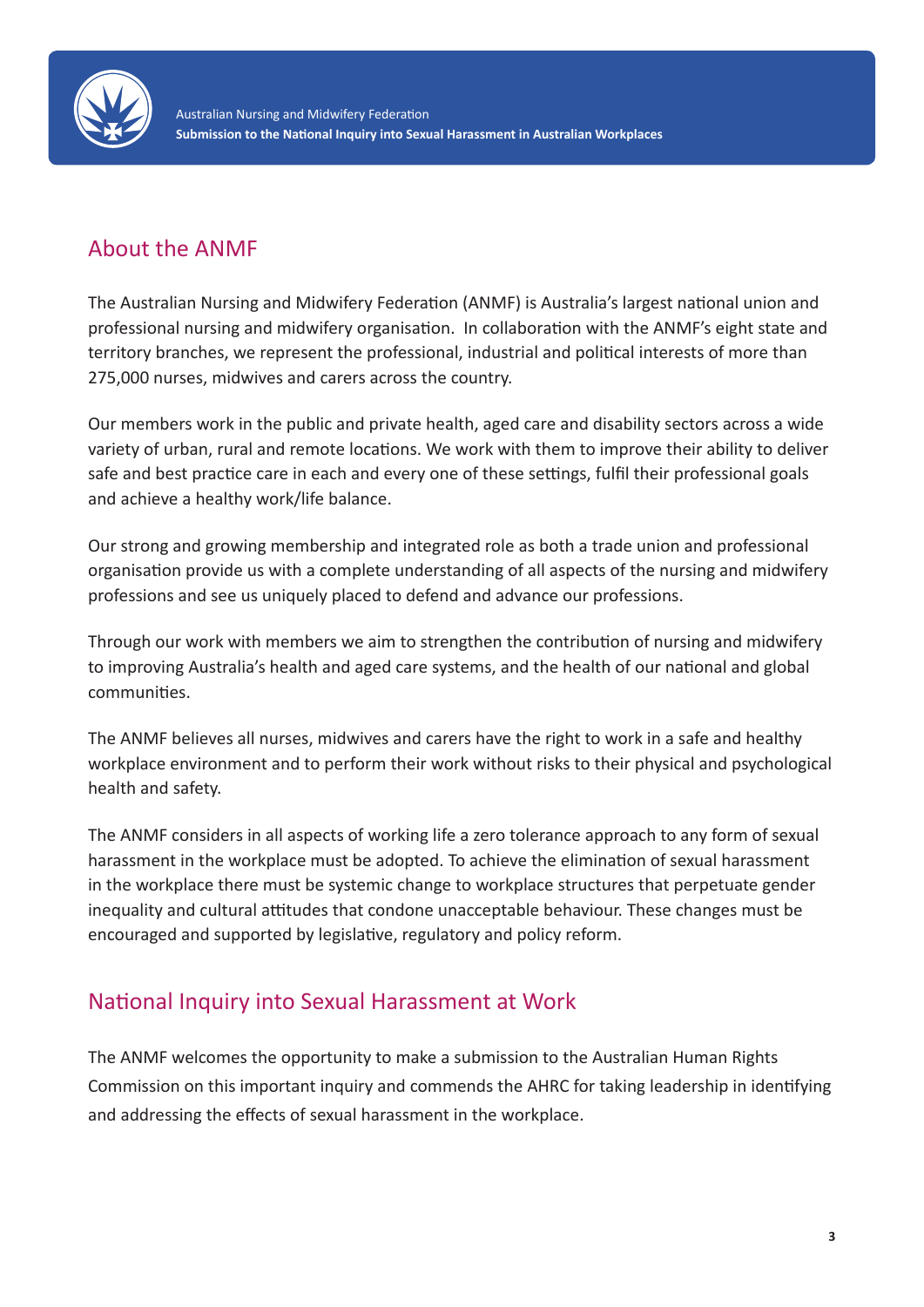

The ANMF has read the submission of the ACTU and wishes to express its strong support for all of the recommendations made by the ACTU to address both the causes and effects of sexual harassment in the workplace. This submission provides some industry specific information on the prevalence, nature and reporting of sexual harassment and the impact this has on workers and their participation in the workforce.

The ANMF has also considered the Boland report, which recommends the development of a new Regulation on psychosocial hazards be developed as a matter of priority. This recommendation is strongly supported and will be discussed further in this submission.

## Prevalence, nature and reporting of sexual harrassment

## Prevalence and nature

The AHRC 2018 survey: '*Everyone's business*: *Fourth national survey on sexual harassment in Australian workplaces'* shows the prevalence of workplace sexual harassment in the past five years by industry group. Health Care and Social Assistance sat at the national average across industries at 33%.

In 2018 The NSW Nurses & Midwives Association collaborated with Dr Jacqui Pich of University of Technology Sydney to conduct an extensive survey of nurses and midwives in NSW looking at their exposure to patient related violence and aggression. The survey asked about all forms of violence, including sexual harassment as experienced by nurses and midwives from patients, relatives and visitors to health services. It did not look at violence between colleagues at work.

Dr Pich presented her preliminary findings on the work, *'Violence against nurses and midwives from patients and or relatives and friends'*, at the 6th International Conference on Violence in the Health Sector in Toronto in October 2018. The report *'Violence in Nursing and Midwifery in NSW:Study Report'* (the Pich report) has recently been published and is annexed to this submission.

The survey attracted responses from 3,416 participants, working in nursing and midwifery including areas of medical, surgical, mental health and aged care across the public sector (78%), private sector (16%) and not for profits (7%). Reflective of gender representation in the industry, 87% of respondents were women.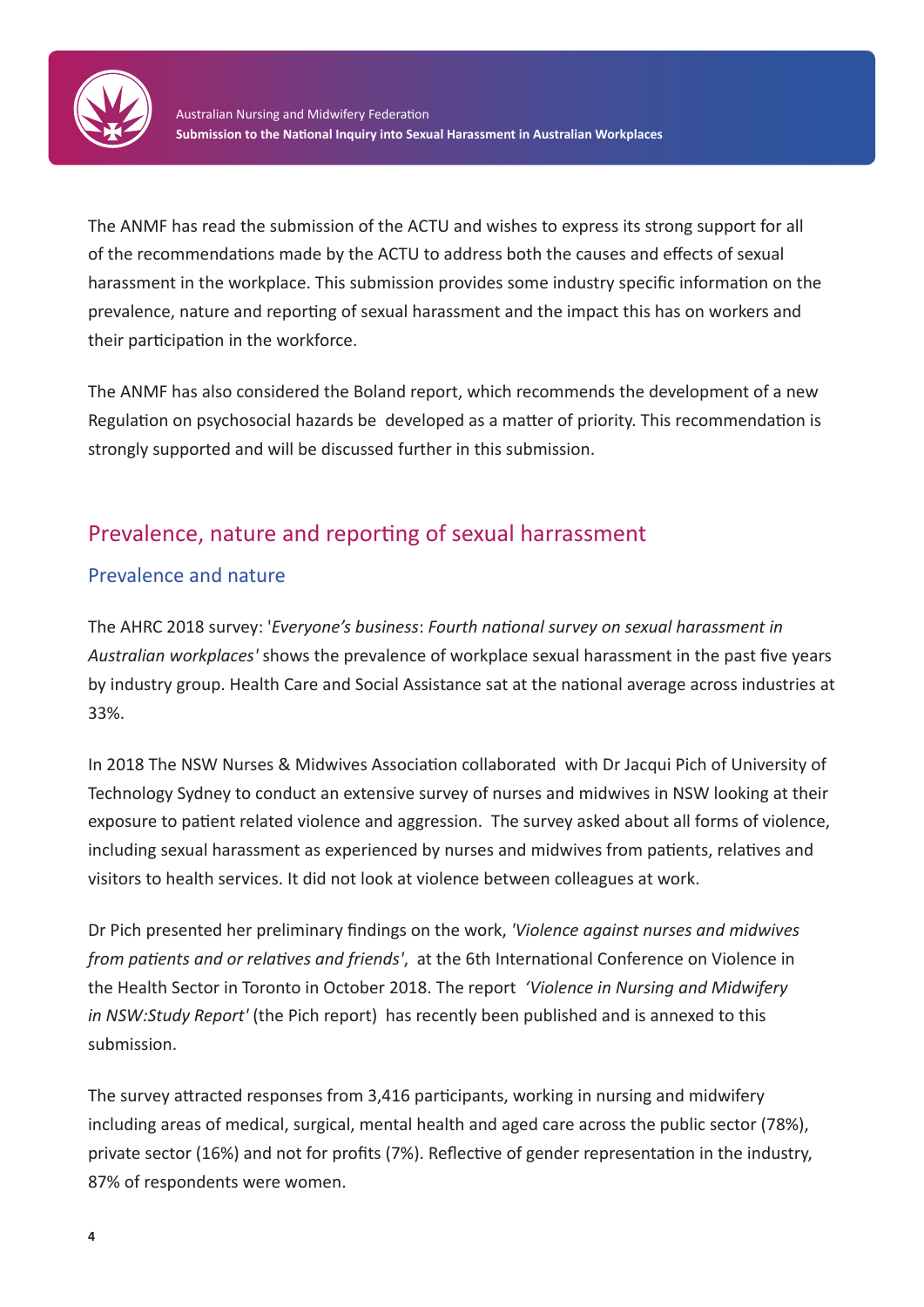

Of the total number of participants surveyed, 47% reported experiencing an episode of violence in the previous week and 80% in the 6 months prior to completing the survey.

The report looked at the type of violence experienced in the previous 6 months. Verbal or nonphysical violence was the most common type of violence reported, with 76% of participants experiencing an episode. Of those participants who had experienced verbal or non-physical violence, 25% had experienced sexually inappropriate behaviour.

Nearly 25% of participants reported physical abuse/violence in the previous 6 months. Of those participants 13% experienced inappropriate sexual conduct and 2% - or 35 individuals - had experienced sexual assault.

When invited to describe the nature of the inappropriate sexual conduct experienced, participants added the following:

- *• A 23 year old ice user threatened to knife rape me*
- *• I have had semen thrown on me*
- *• Grabbed by the waist and pinned to the bed rail*
- *• My right breast was grabbed by a dementia patient and squeezed so hard it hurt for 24 hours afterwards.*

## Impact of violence

The Pich report examines the consequences of episodes of violence. While the report does not attribute consequences to the effects of sexual violence specifically, the findings on the consequences more broadly are relevant.

28% of participants reported they had suffered a physical or psychological injury as a result of an episode of violence. Nearly a third of those sought medical attention and over a third took time off work ranging from the remainder of a shift to over a year.

Some participants elaborated by saying they ended up resigning, were forced into retirement or took random days off when too distressed to work. The impact of violence can be highly detrimental to the working lives of nurses and midwives in terms of time away from work. Absence from work also impacts on colleagues, management of services and care of patients and health care recipients.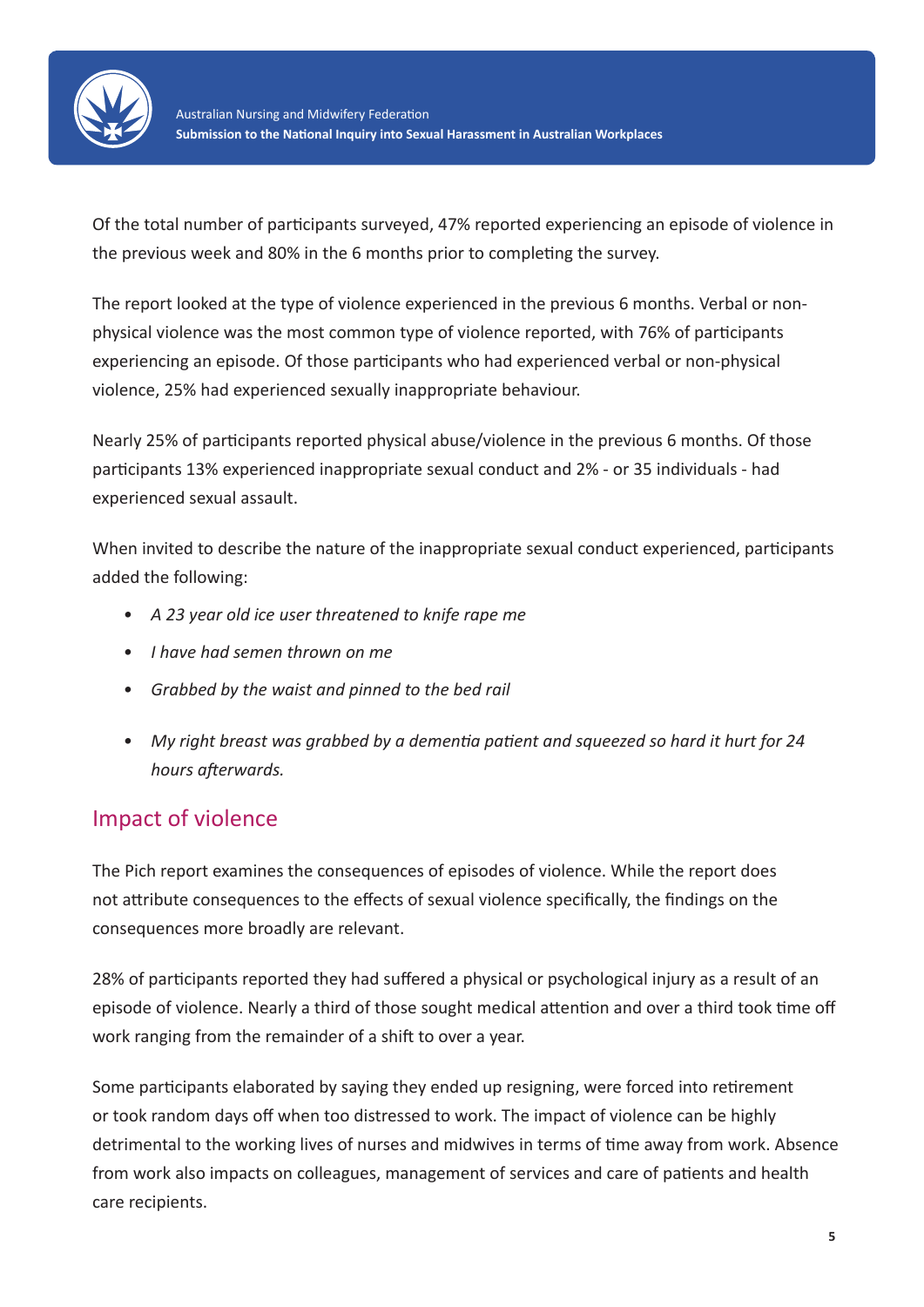

The Pich report also identifies the emotional consequences of experiencing violence at work. These can range from long term psychological harm to feelings of unhappiness, powerlessness, fear, anxiety, shame and guilt.

This extract from the Pich report shows the range of detrimental effects that can be experienced:

#### **4.4.1 Emotional response**

*Participants reported a range of ongoing emotional responses following an episode of violence, some of which indicated negative coping strategies, for example "increase in use of alcohol or other substances/medications". A number of the responses were long-term in nature, including those linked to Post Traumatic Stress Disorder (PTSD), for example "weight loss/gain", "nightmares and flashbacks" and "altered sleep patterns". PTSD itself was selected as a response by 8% of participants. In addition some responses impacted the nursing practice of participants, for example "withdrawal from people/situations" and "fear/anxiety re future episodes"* (Table 18).<sup>1</sup>

The report identifies that in addition to the impact on the individual there is a clinically adverse outcome for health care recipients as well. Participants reported a withdrawal not only from an offending individual but were more likely to experience a lack of empathy for patients generally. A loss of ability to empathise and interact with patients is detrimental to the overall ability to provide care.

With reference to other studies, Dr Pich concludes that nurse 'burn out' leads to a lack of joy in providing care and spending less time with patients whom they perceive as abusive. *'Thus the negative effects of patient related violence extend to the workplace and can lead to difficulties with the recruitment and retention of nurses, decreased productivity and efficiency, increased absenteeism and fewer resources for nurses'*. 2 There is a cost flow on to the recruitment and retention of nurses and workers compensation claims.

Again, while the impacts above are speaking about the response to experiencing violence in the workplace more generally, the study included those who experienced sexually inappropriate conduct. It is not difficult to infer that a nurse, midwife (or carer) who has been subjected to sexually inappropriate behaviour would experience the impacts described above.

 $1$  Jacqui Pich, Christopher Oldmeadow and Matthew Clapham 'Violence in Nursing and Midwifery in NSW: Study Report' p. 49-50  $2$  Ibid 71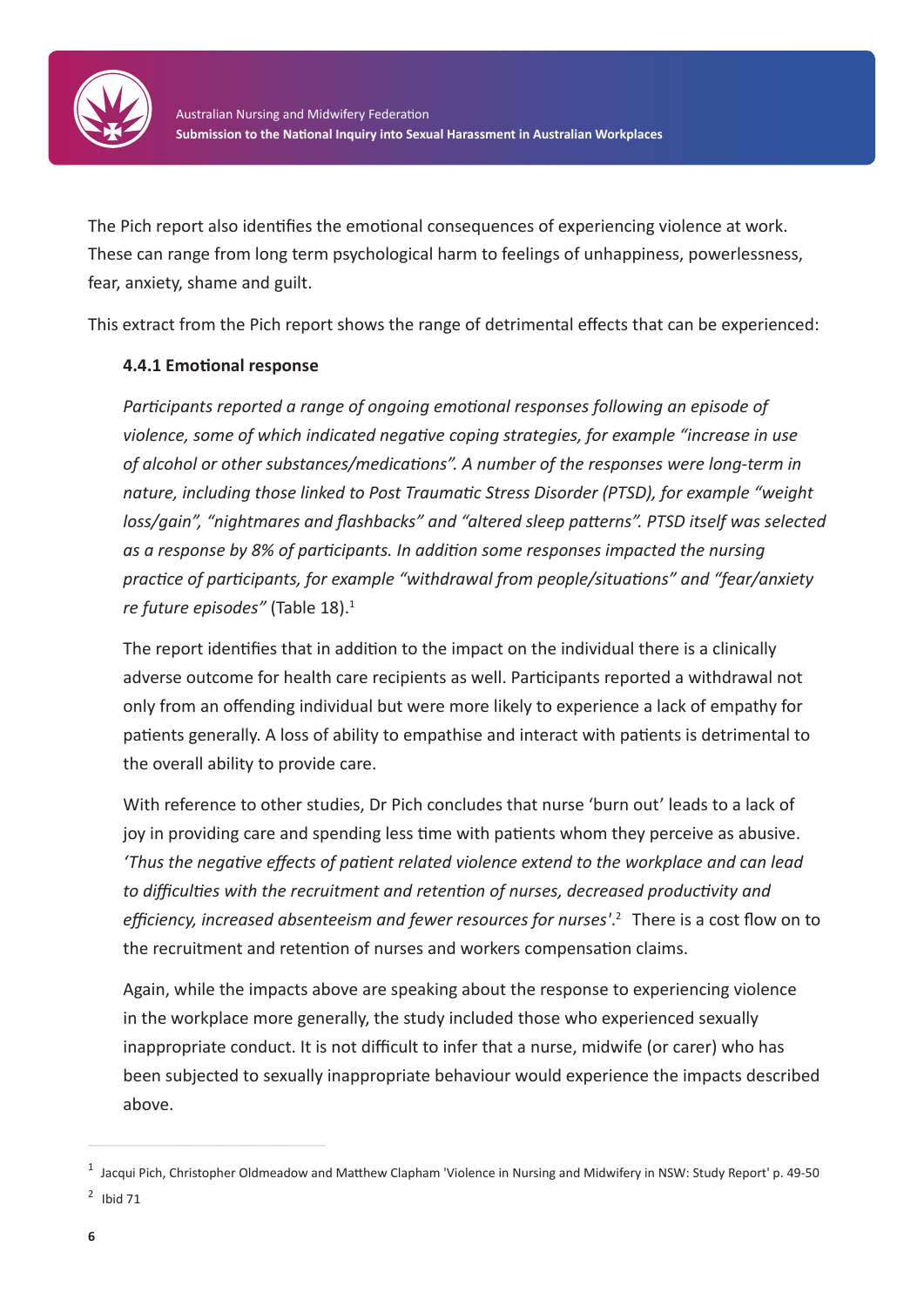

### Reporting

The ACTU *'Sexual Harassment in Australian Workplaces: Survey results (Report 2018)'* indicates that 58.8% of people who experienced sexual harassment told someone about it. Of those only 26.7% made a formal complaint. The Pich report also looked at the level and nature of reporting.<sup>3</sup> It found 33% reported all episodes of violence, 45% reported selectively and 22% did not report at all.

The Pich report showed reasons for not reporting included the belief that nothing would change in the long-term, that it was an accepted/expected part of the job and there was a lack of follow up.

The survey conducted for the Pich report identified a problem specific to those working in health - some 390 participants did not report because they perceived the perpetrator as not responsible for their actions due to their clinical or personal circumstances. This perception poses a significant barrier to both reporting and managing risk. The ACTU survey also recorded that 56.1% of people who made a formal complaint were not at all satisfied with the outcome of the complaint process. The Pich study found almost half of participants were not satisfied with their employer's immediate response.

Participants in the Pich study felt they did not receive adequate information, support or outcomes as a result of making a complaint. Some considered they were blamed for the incident.

The ANMF is concerned that there is significant under reporting of instances of sexual harassment in the workplace, both using internal mechanisms or seeking the assistance of the union. In order to tackle sexual harassment in the workplace, there needs to be significant cultural change. It must become acceptable to make a complaint and the complaint process should be effective and prompt and not expose the complainant to the risk of negative repercussions.

Where violence and harassment cannot be prevented, it must be dealt with promptly and positively by management. Staff should be supported and encouraged to report incidents and seek help. Management must be responsive and proactive in addressing concerns and taking steps to minimise future risk. In all respects, this is a cultural issue that requires consistent behavioural modelling- management must lead by example and enable all staff to call out unacceptable behaviour without fear of repercussion.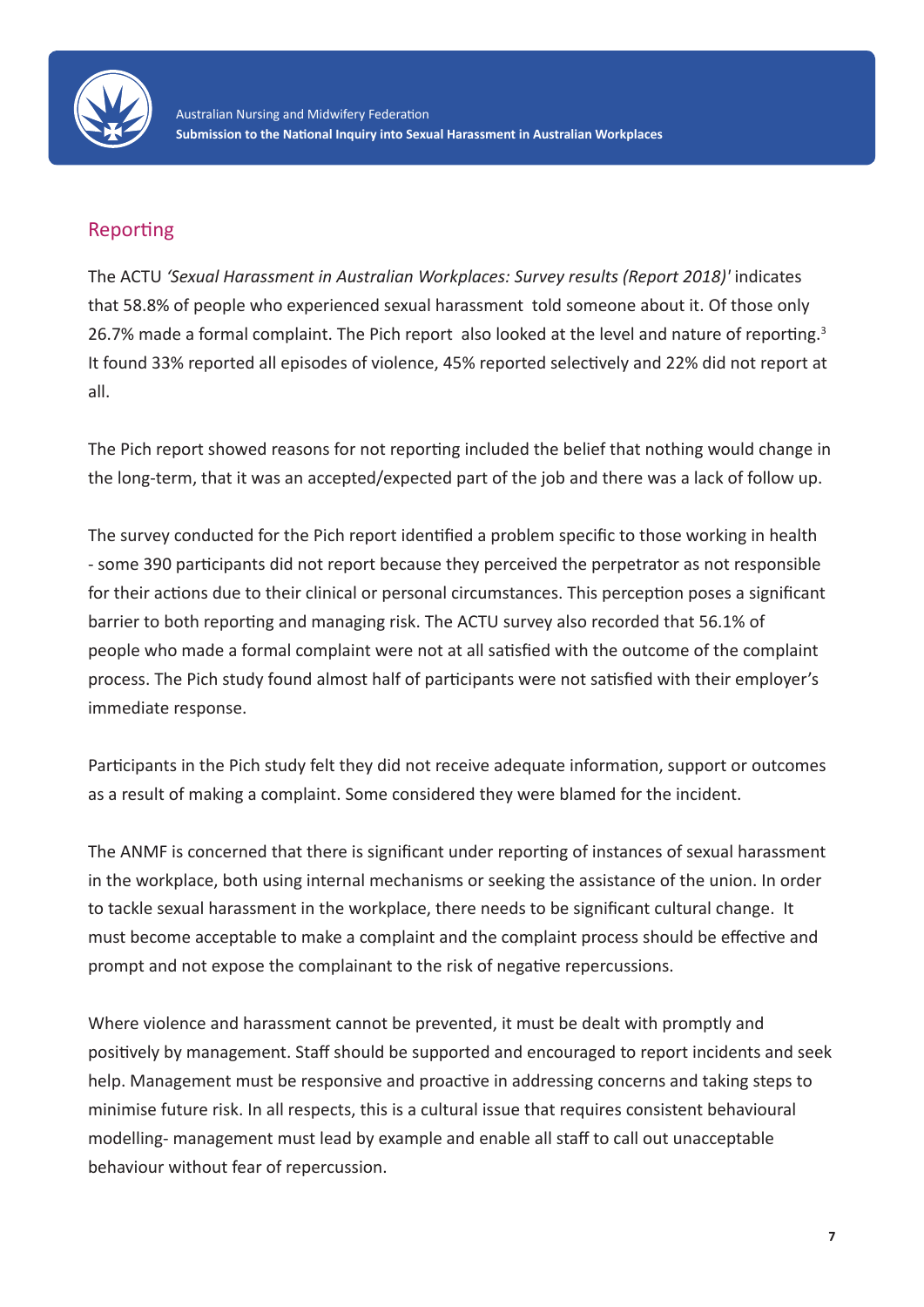

## Work Health and Safety

It is the ANMF's view that sexual harassment in the workplace needs to be treated as an OHS issue.

As discussed above, a significant cultural challenge in health is to change the perception that experiencing violence at work 'is part of the job'. This perception highlights the importance of addressing the problem from an OHS perspective. Risk management to minimise exposure to inappropriate behaviour and placing the onus of designing safe work practices on employers will be more effective than remedy after the fact.

It is acknowledged, however, that prevention will not always be possible, particularly in environments such as emergency departments, mental health and drug and alcohol treatment facilities. In these settings it is particularly important to focus on the environment and supporting clinical best practice rather than vilifying individual perpetrators of violence.

Employers have an obligation to provide a safe workplace under the Model Laws or state equivalents in Victoria and Western Australia. The employer's obligation as it currently stands can be met by showing it has policies and procedures in place and has provided training to staff.

The ANMF supports the contention that the obligation to provide a safe workplace should be required to include taking pro- active steps beyond simply having policies and procedures in place.

In line with this, the ANMF supports recommendation 2 of the Model WHS Laws 2018 Review Report calling for a new Regulation on psychosocial hazards. The regulation and any supporting Code should provide clear what steps should be taken to eliminate or minimise risk. These should extend beyond a 'tick a box' compliance regime of having a policy and providing cursory online training.

The ANMF (Victoria Branch) developed the *'10 Point Plan to End Violence and Aggression: A Guide for Health Services'* that sets out a method for assessing and eliminating or minimising risk. The 10 Point Plan identifies areas of work for example from security, admission practices, reporting, investigating and responding to events. It then describes progressively what high risk, reduced risk and low risk practice looks like in these areas. It is a practical tool to aid continuous improvement and as a positive example of work that can be done to minimise all forms of violence in the workplace. A copy of the 10 Point Plan is attached.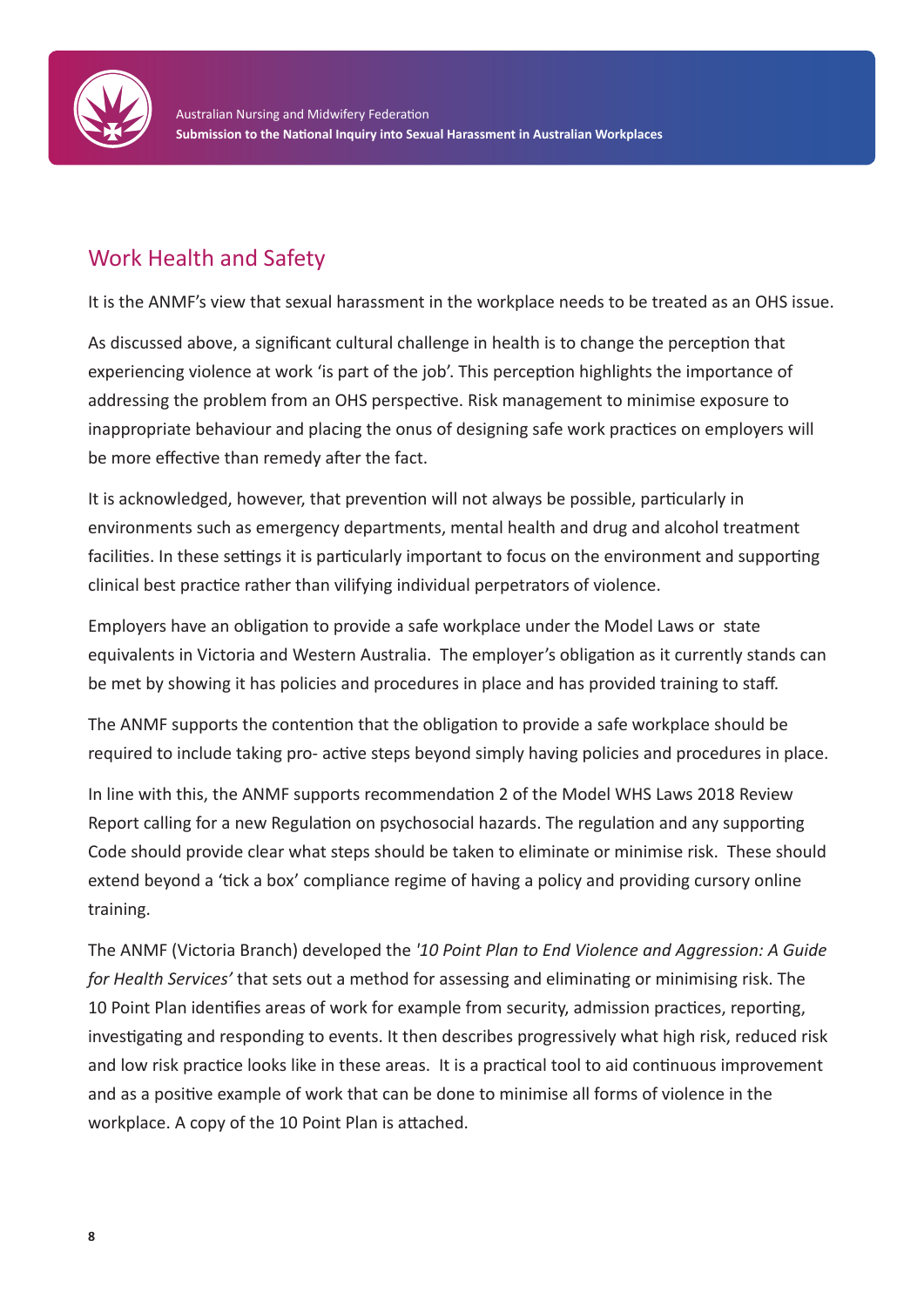

## The drivers of workplace sexual harassment

The ANMF refers to the ACTU submission at pages 10-14 identifying gender inequality as a major cause of sexual harassment. It is also a major barrier to being empowered to report and act on sexual harassment.

The Workplace Gender Equality Agency report of August 2018 'Australia's Gender Pay Gap Statistics' shows that Australia's full-time gender pay gap is 14.6%. That means women earn on average \$244.80 per week less than men. The national gender pay gap narrowed from 15.3% in May 2017 to 14.6 in May 2018. Disturbingly, when broken down by industry, the gap in Health Care and Social Assistance increased from 21.9% to 25% over the same period.

In September 2008 the (then) ANF submitted to the House of Representatives '*Inquiry into pay equity and associated issues related to increasing female participation in the workforce'*. The submission set out in general terms, some of the issues that contribute to the gender pay gap:

*'Many factors contribute to the gender pay gap including the historical and continuing undervaluing of women's work, levels of workplace participation, workplace conditions and the way work is organised, tribunal processes and methods of setting wages and conditions, education and training and other workplace factors such as access to overtime and higher levels of casualization and part-time work for females.'*<sup>4</sup>

These factors are as relevant in 2019 as they were in 2008. The lack of progress in reduction of the gender pay gap supports the argument that change needs to be more sustained and substantial.

For young people, LGBTIQ people, people with a disability, Aboriginal and Torres Strait Islander people and people from culturally and linguistically diverse backgrounds, the effects of structural inequality and insecure work are compounded.

# Proposed reform

\_\_\_\_\_\_\_\_\_\_\_\_\_\_\_\_\_\_\_\_\_\_\_\_\_

The ACTU submission to this Inquiry puts forward a range of detailed recommendations for legislative and regulatory reform. These include:

• Amendment to the Fair Work Act to empower the Fair Work Commission to resolve, by conciliation or arbitration if necessary, sexual harassment and discrimination disputes;

<sup>4</sup> Australian Nursing Federation submission to the 'Inquiry into pay equity and associated issues related to the increasing female participation in the workforce' September 2008, p.6